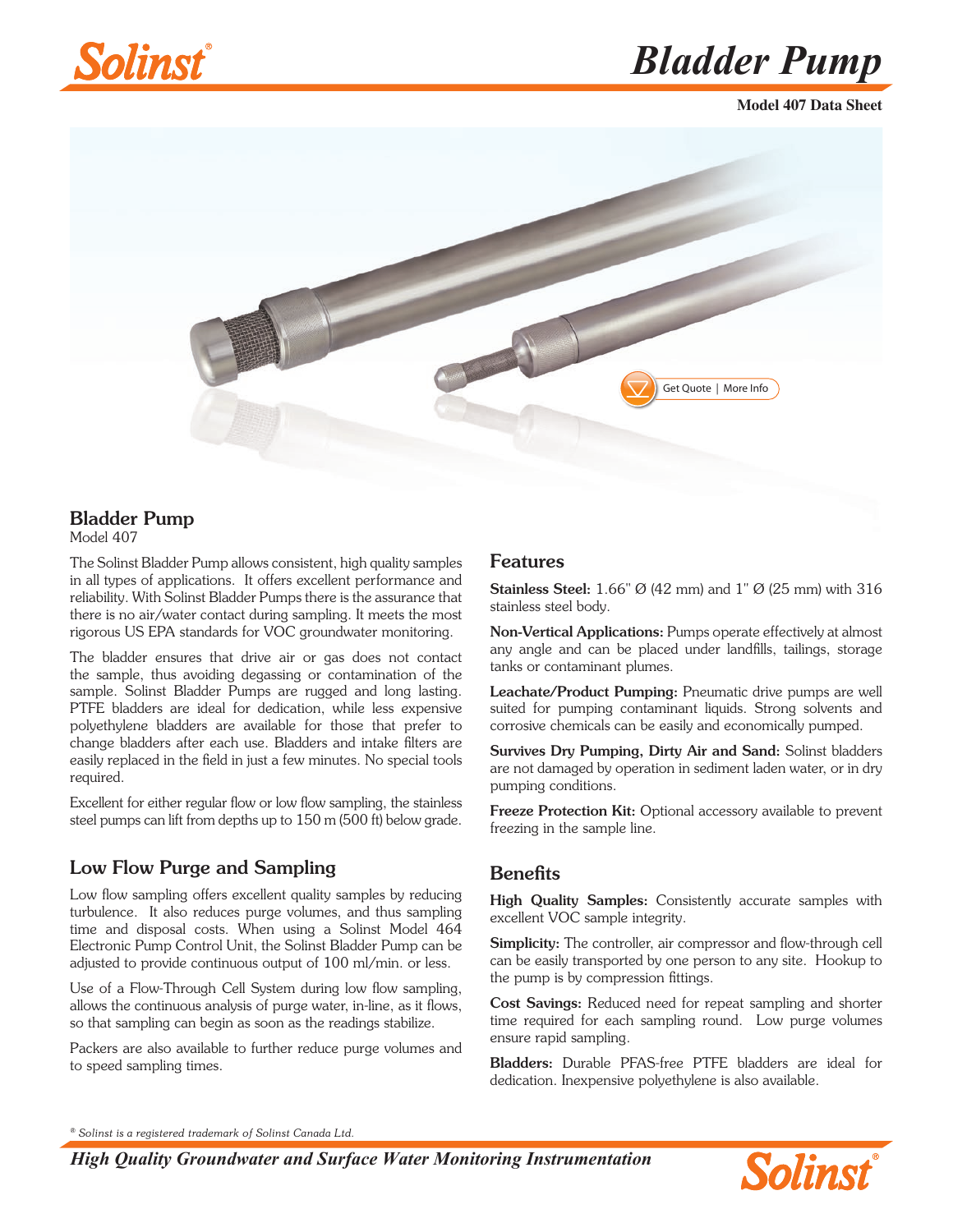

## The Solinst Bladder Pump

Solinst Bladder Pumps are manufactured from 316 stainless steel and have PTFE check balls. The bladder most frequently used is PTFE, however polyethylene bladders are also available. This is the ideal sampling pump for most types of municipal, industrial and general environmental applications, especially where VOC analysis of the sample is important.

The pump body of the standard Solinst Bladder Pump is a convenient 1.66" dia. (42 mm) and comes in lengths of 2 ft and  $4$  ft (0.6 m and  $1.2$  m).  $1$ " dia. (25 mm) bladder pumps are also available for nar[rower applications and for use in the](https://www.solinst.com/products/multilevel-systems-and-remediation/401-waterloo-multilevel-system/?utm_source=solinst-&utm_medium=WC-&utm_campaign=407-WC-&utm_term=GS-Global-&utm_content=DS-401-textlink) Waterloo Multilevel System. (See Model 401 Data Sheet.)

# Portable Bladder Pumps

For less frequent sampling, and to allow access to multiple monitoring wells, even in remote locations, portable bladder pump systems are available.

They are supplied on a free-standing reel. The rugged systems are very convenient and easy to transport. Tubing fittings on the reels and controller are compression fittings, allowing [quick set up in the field. The S](https://www.solinst.com/products/level-measurement-devices/103-tag-line/?utm_source=solinst-&utm_medium=WC-&utm_campaign=407-WC-&utm_term=GS-Global-&utm_content=DS-103-textlink)olinst Model 103 Tag Line can be used to lower and support the pump in the well (see Model 103 Data Sheet).



# Dedicated Well Caps

The caps slip easily onto 2" dia. (50 mm) wells. Adaptors to fit 4" dia. (100 mm) wells are also available. They have quickconnect fittings for the drive and sample tubing.





*Solinst Bladder Pumps available in Stainless Steel 1" and 1.66" (25 mm and 42 mm).*

## Dedicated Systems

For long term monitoring it is always best to dedicate bladder pumps. This avoids cross-contamination and saves time without the need to decontaminate between sampling events. There is the assurance of no air/water contact during sampling, and the confidence that no cross-contamination will occur from the use of portable equipment.

Solinst well caps are designed for ease of use. The vented caps have a quick-connect attachment for the controller unit/air supply. Fittings are provided for both 1/4" OD (6 mm) and 3/8" OD (9 mm) tubing. Each cap comes with a 3 ft (0.9 m) length of discharge line, which is easily replaced, as required.

F[or water level monitoring there is an a](https://www.solinst.com/products/level-measurement-devices/101-water-level-meter/?utm_source=solinst-&utm_medium=WC-&utm_campaign=407-WC-&utm_term=GS-Global-&utm_content=DS-101-textlink)ccess hole to fit a Solinst Model 101 Water Level Meter or Levelogger. An eyebolt is provided for a pump support cable or for suspension of a [Solinst Levelogger, \(see Model 3001 Data Sheet\) or other](https://www.solinst.com/products/dataloggers-and-telemetry/3001-levelogger-series/levelogger-edge/?utm_source=solinst-&utm_medium=WC-&utm_campaign=407-WC-&utm_term=GS-Global-&utm_content=DS-3001-textlink)  device.



*Sampling with a Dedicated Bladder Pump using Portable, Rugged, Easy-to-use, Compressor and Controller*

## *Dedicated Pumps* Use Without the Bladder

An advantage of the Bladder Pump is the ability to also be able to use it with no bladder. This allows you to continue sampling if you are in the field with no bladder replacements. Simply operate it like a Double Valve Pump (DVP).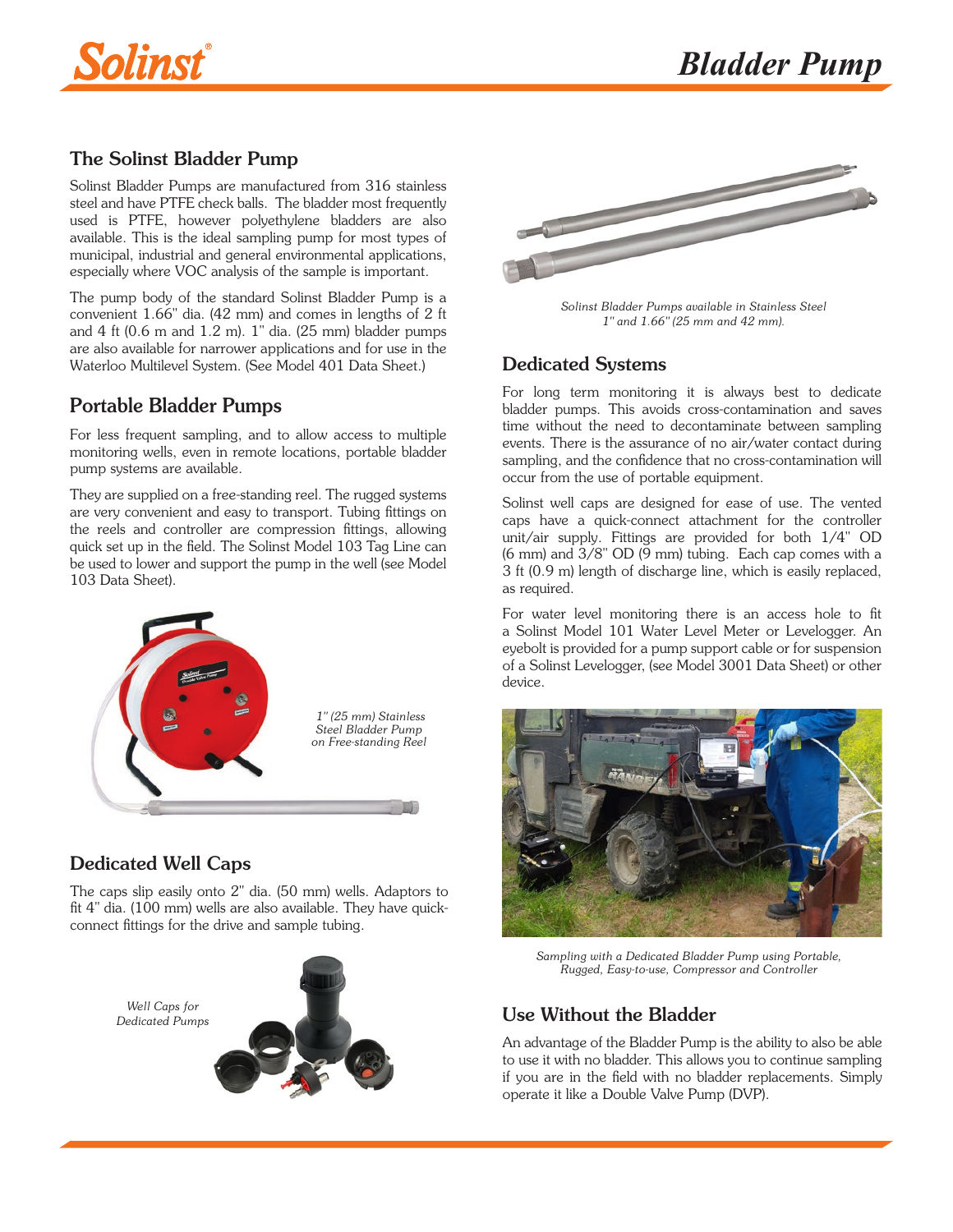

# Pump Controllers

The Model 464 Electronic Pump Control Unit is available in 125 psi or 250 psi versions, and uses 4 AA alkaline batteries that last up to 100 hours of normal use. These Controllers can also be operated manually if your batteries run out in the field, using only a compressed gas source. It has automatic preset sample modes from low through high flow settings. [In addition, up to 99 user-created flow rates can be saved in](https://www.solinst.com/products/groundwater-samplers/464-pneumatic-pump-control-units/?utm_source=solinst-&utm_medium=WC-&utm_campaign=407-WC-&utm_term=GS-Global-&utm_content=DS-464-textlink)  FRAM memory. The Controller allows faster purge rates and precise low flow control to ensure a representative sample at 100 ml/min or less when sampling for VOCs.

These convenient Controllers are rugged, dependable and suitable for all environments. Quick-connect fittings allow instant attachment to dedicated well caps, portable reel units and to an air compressor or compressed gas source.

# 12V Oil-Less Air Compressor

The Solinst 12 Volt Compressor is lightweight 21 lbs (9.5 kg), compact, and ideal for field use, especially low flow applications of less than 30 m (100 ft) depths.

The compressor operates using 12 volt DC power source, such as a car or truck vehicle battery, and comes with alligator clips. The compressor operates at up to 125 psi and is [equipped with a 2 US gallon \(7.6 L\) air tank which is rated](https://www.solinst.com/products/groundwater-samplers/407-bladder-pumps/datasheet/pump-controllers-compressors.php?utm_source=solinst-&utm_medium=WC-&utm_campaign=407-WC-&utm_term=GS-Global-&utm_content=DS-40712V-textlink)  to 150 psi.



*12 Volt Compressor*

# Easy Decon or Disposable Polyethylene

Solinst Bladder Pumps are easy to decontaminate. Everything is very accessible. The tubing may simply be flushed or it is easily replaced.

The pump is quick to disassemble and the bladders and screens are simple to replace in the field. No tools required. Inexpensive polyethylene bladders can be quickly replaced to suit regulatory requirements.



*Model 464 Electronic Control Unit (125 psi and 250 psi Models)*

#### Tubing

The standard tubing is  $1/4$ " (6 mm) single line or  $1/4$ " (6 mm) OD dual skip-bonded LDPE. PTFE-lined LDPE and other tubing sizes are also available.

Solinst provides dedicated systems with individual drive and sample lines so that the cost of replacing the sample line is minimized. Portable systems are provided with 1/4" (6 mm) dual skip-bonded tubing for ease of operation.

## Filters and Packers

Stainless Steel Bladder Pumps come complete with a 50 mesh intake filter over the sample inlet. These filters are very easy to replace. If required, Solinst also supplies Model 860 Disposable In-line Filters which are used on the [sample discharge tube. They are adaptable to fit many sizes](https://www.solinst.com/products/groundwater-samplers/860-disposable-in-line-filters/?utm_source=solinst-&utm_medium=WC-&utm_campaign=407-WC-&utm_term=GS-Global-&utm_content=DS-860-textlink)  of tubing. (See Model 860 Data Sheet.)

Model 800 Low-Pressure Packers can be used with Solinst Bladder Pumps to minimize purge times by reducing purge volumes. This reduces the cost of water disposal and [labour. Packers are available in s](https://www.solinst.com/products/groundwater-samplers/800-low-pressure-packers/?utm_source=solinst-&utm_medium=WC-&utm_campaign=407-WC-&utm_term=GS-Global-&utm_content=DS-800-textlink)ingle point or straddle packer designs, and in sizes to fit 2" (50 mm) to 5" (127 mm) dia. wells. (See Model 800 Data Sheet.)



*Model 800 Packers 3.9" and 1.8" (99 mm and 46 mm)*

*High Quality Groundwater and Surface Water Monitoring Instrumentation*